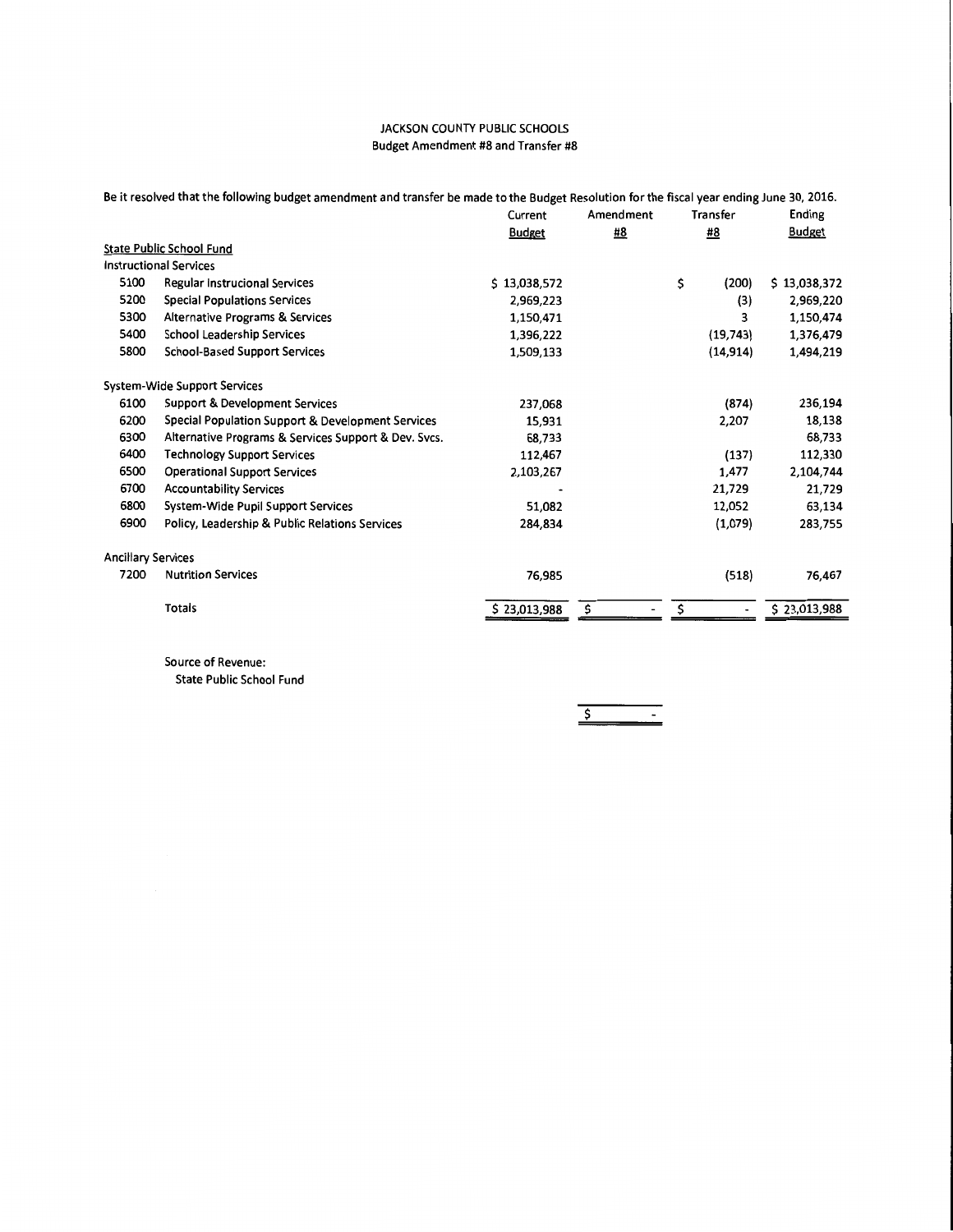Be it resolved that the following budget amendment and transfer be made to the Budget Resolution for the fiscal year ending June 30, 2016.

|                           |                                                      | Current |               | Amendment | Transfer |          | Ending        |           |
|---------------------------|------------------------------------------------------|---------|---------------|-----------|----------|----------|---------------|-----------|
|                           |                                                      |         | <b>Budget</b> | #8        | #8       |          | <b>Budget</b> |           |
|                           | <b>Local Current Expense Fund</b>                    |         |               |           |          |          |               |           |
|                           | <b>Instructional Services</b>                        |         |               |           |          |          |               |           |
| 5100                      | Regular Instrucional Services                        | Ś.      | 1,842,261     |           | \$       | (19,960) | S.            | 1,822,301 |
| 5200                      | Special Populations Services                         |         | 70,681        |           |          | (2,222)  |               | 68,459    |
| 5300                      | <b>Alternative Programs &amp; Services</b>           |         | 171,745       |           |          | 2,345    |               | 174,090   |
| 5400                      | <b>School Leadership Services</b>                    |         | 576,738       |           |          | 28       |               | 576,766   |
| 5500                      | <b>Co-Curricular Services</b>                        |         | 509,474       |           |          | 39       |               | 509,513   |
| 5800                      | <b>School-Based Support Services</b>                 |         | 652,957       |           |          | 1,866    |               | 654,823   |
|                           | System-Wide Support Services                         |         |               |           |          |          |               |           |
| 6100                      | Support & Development Services                       |         | 161,484       |           |          |          |               | 161,484   |
| 6200                      | Special Population Support & Development Services    |         | 15,740        |           |          |          |               | 15,740    |
| 6300                      | Alternative Programs & Services Support & Dev. Svcs. |         | 895           |           |          | 6,210    |               | 7,105     |
| 6400                      | <b>Technology Support Services</b>                   |         | 281,351       |           |          | 206      |               | 281,557   |
| 6500                      | <b>Operational Support Services</b>                  |         | 2,553,254     |           |          | 2,686    |               | 2,555,940 |
| 6600                      | Financial & Human Resource Services                  |         | 647,430       |           |          | 10,761   |               | 658,191   |
| 6700                      | <b>Accountability Services</b>                       |         | 85,680        |           |          | 681      |               | 86,361    |
| 6800                      | System-Wide Pupil Support Services                   |         | 67,389        |           |          |          |               | 67,389    |
| 6900                      | Policy, Leadership & Public Relations Services       |         | 281,862       |           |          | 1,076    |               | 282,938   |
| <b>Ancillary Services</b> |                                                      |         |               |           |          |          |               |           |
| 7200                      | <b>Nutrition Services</b>                            |         | 18,713        |           |          | (3,716)  |               | 14,997    |
|                           | Non-Program Charges                                  |         |               |           |          |          |               |           |
| 8100                      | Payments to Other Governmental Units                 |         | 475,000       |           |          |          |               | 475,000   |
|                           | <b>Totals</b>                                        | \$      | 8,412,654     | \$        | \$       |          | \$            | 8,412,654 |

Source of Revenue:

\$  $\sim$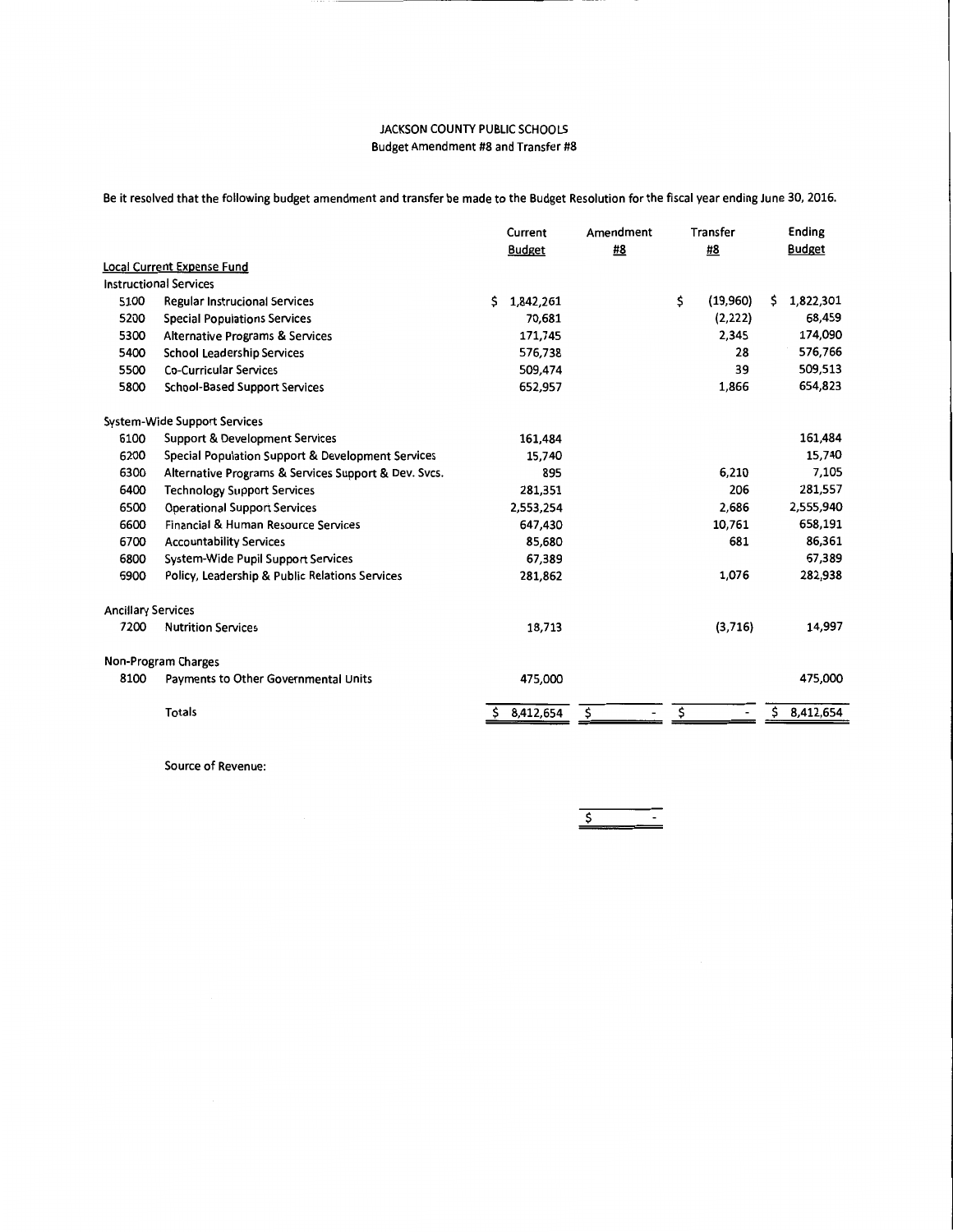# BUDGET AMENDMENT

# Jackson County Schools Administrative Unit

## Federal Grants Fund

The Jackson County Board of Education, at a meeting on the 15<sup>th</sup> day of March, 2016, passed the following resolution:

Be it resolved that the following amendments be made to the Budget Resolution for the fiscal year ending June 30, 2016.

The attached list of increases and decreases in expenditures is hereby incorporated by reference as if fully set forth herein.

| Revenue Sources:<br>3.3600.050.000 | Title I                                                                                  | \$<br>(6,658)          |
|------------------------------------|------------------------------------------------------------------------------------------|------------------------|
|                                    |                                                                                          |                        |
|                                    | Total Appropriation in Current Budget<br>Amount of Increase (Decrease) of this Amendment | \$3,519,266<br>(6,658) |
|                                    |                                                                                          | \$3,512,608            |

Passed by a majority vote of the Jackson County Board of Education on the 15<sup>th</sup> day of March, 2016.

Chairman, Board of Education

retary, Board of Education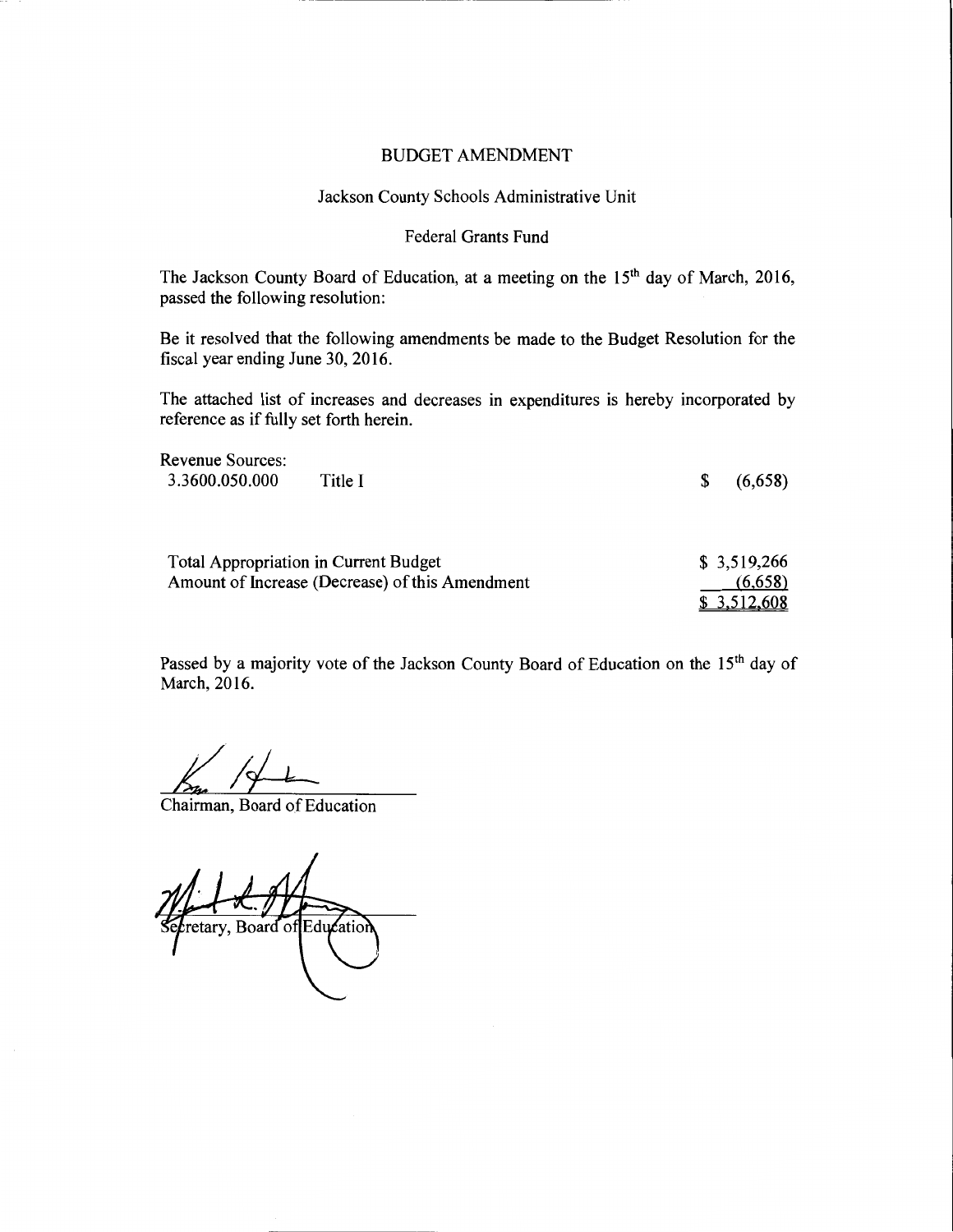Be it resolved that the following budget amendment and transfer be made to the Budget Resolution for the fiscal year ending June 30, 2016.

|                           |                                                      | Current<br><b>Budget</b> |             | Amendment      | Transfer | Ending<br><b>Budget</b> |         |
|---------------------------|------------------------------------------------------|--------------------------|-------------|----------------|----------|-------------------------|---------|
|                           |                                                      |                          |             | #8             | #8       |                         |         |
|                           | <b>Federal Grants Fund</b>                           |                          |             |                |          |                         |         |
|                           | <b>Instructional Services</b>                        |                          |             |                |          |                         |         |
| 5100                      | Regular Instrucional Services                        | \$                       | 256,585     |                |          | \$                      | 256,585 |
| 5200                      | <b>Special Populations Services</b>                  |                          | 689,967     |                |          |                         | 689,967 |
| 5300                      | <b>Alternative Programs &amp; Services</b>           |                          | 1,302,295   | 10,541         |          | 1,312,836               |         |
| 5800                      | <b>School-Based Support Services</b>                 |                          | 18,596      |                |          |                         | 18,596  |
|                           | <b>System-Wide Support Services</b>                  |                          |             |                |          |                         |         |
| 6200                      | Special Population Support & Development Services    |                          | 116,388     |                |          |                         | 116,388 |
| 6300                      | Alternative Programs & Services Support & Dev. Svcs. |                          | 65,313      | 4,002          |          |                         | 69,315  |
| 6400                      | <b>Technology Support Services</b>                   |                          | 148,754     |                |          |                         | 148,754 |
| 6500                      | <b>Operational Support Services</b>                  |                          | 55,109      |                |          |                         | 55,109  |
| <b>Ancillary Services</b> |                                                      |                          |             |                |          |                         |         |
| 7200                      | <b>Nutrition Services</b>                            |                          | 46,990      |                |          |                         | 46,990  |
|                           | Non-Program Charges                                  |                          |             |                |          |                         |         |
| 8100                      | Payments to Other Governmental Units                 |                          | 84,246      | 519            |          |                         | 84,765  |
| 8200                      | <b>Unbudgeted Funds</b>                              |                          | 735,023     | (21, 720)      |          |                         | 713,303 |
|                           | <b>Totals</b>                                        |                          | \$3,519,266 | \$<br>(6, 658) | \$       | \$<br>3,512,608         |         |
|                           | Source of Revenue:                                   |                          |             |                |          |                         |         |
|                           | Title I                                              |                          |             | (6,658)        |          |                         |         |
|                           |                                                      |                          |             | (6,658)        |          |                         |         |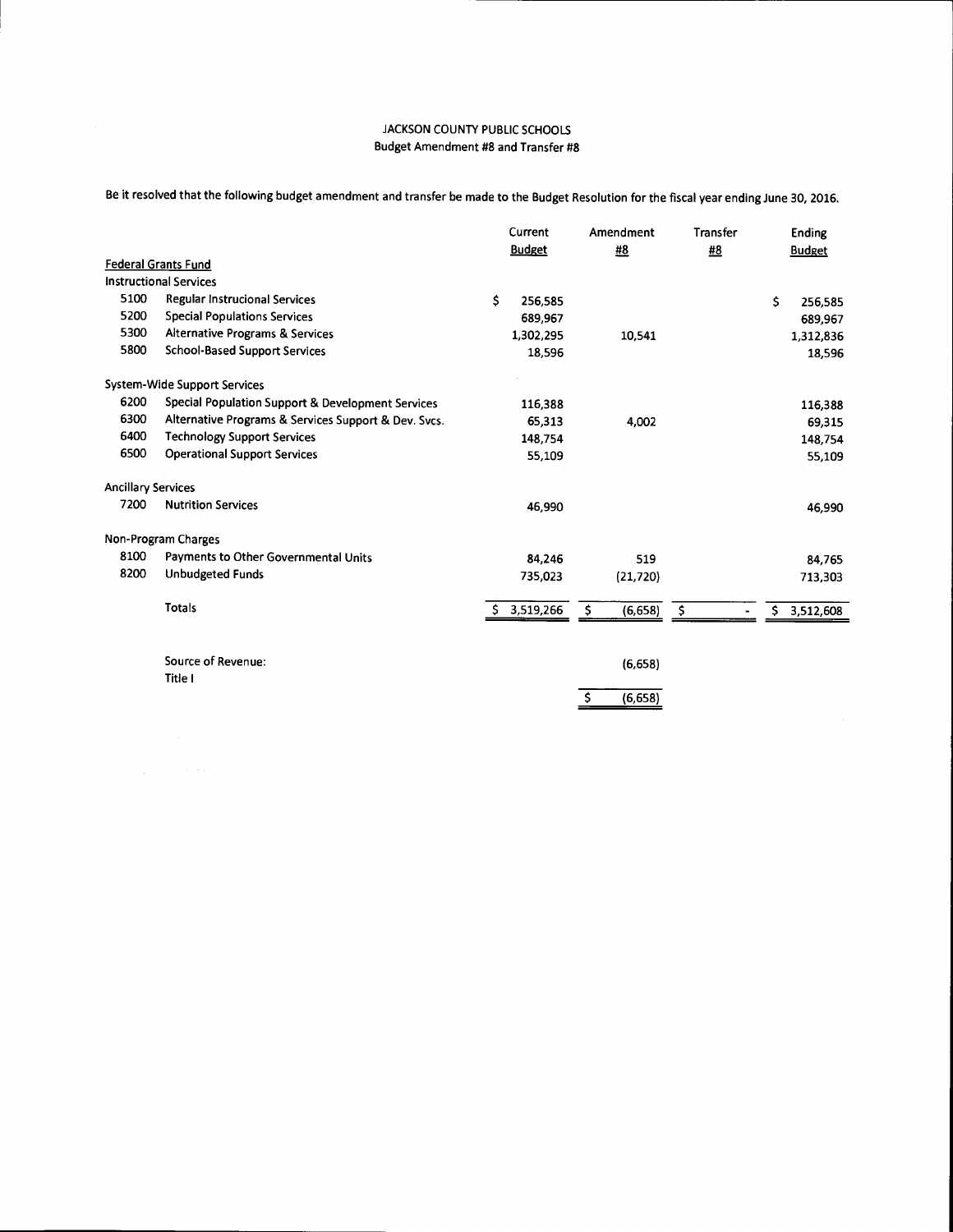# BUDGET AMENDMENT

# Jackson County Schools Administrative Unit

# Other Specific Revenue Fund

The Jackson County Board of Education, at a meeting on the 15<sup>th</sup> day of March, 2016, passed the following resolution:

Be it resolved that the following amendments be made to the Budget Resolution for the fiscal year ending June 30, 2016.

The attached list of increases and decreases in expenditures is hereby incorporated by reference as if fully set forth herein.

| Revenue Sources:                      |                                                 |   |             |
|---------------------------------------|-------------------------------------------------|---|-------------|
|                                       | 8.3700.306.000.000 Medicaid fees for service    | S | 1,300       |
| 8.3700.308.000.000 Impact Aid         |                                                 |   | 20          |
| Total Appropriation in Current Budget |                                                 |   | \$1,168,755 |
|                                       | Amount of Increase (Decrease) of this Amendment |   | 1,320       |
|                                       |                                                 |   |             |

Passed by a majority vote of the Jackson County Board of Education on the 15<sup>th</sup> day of March, 2016.

Chairman, Board of Education

 $\ell$ cretary, Board of Education